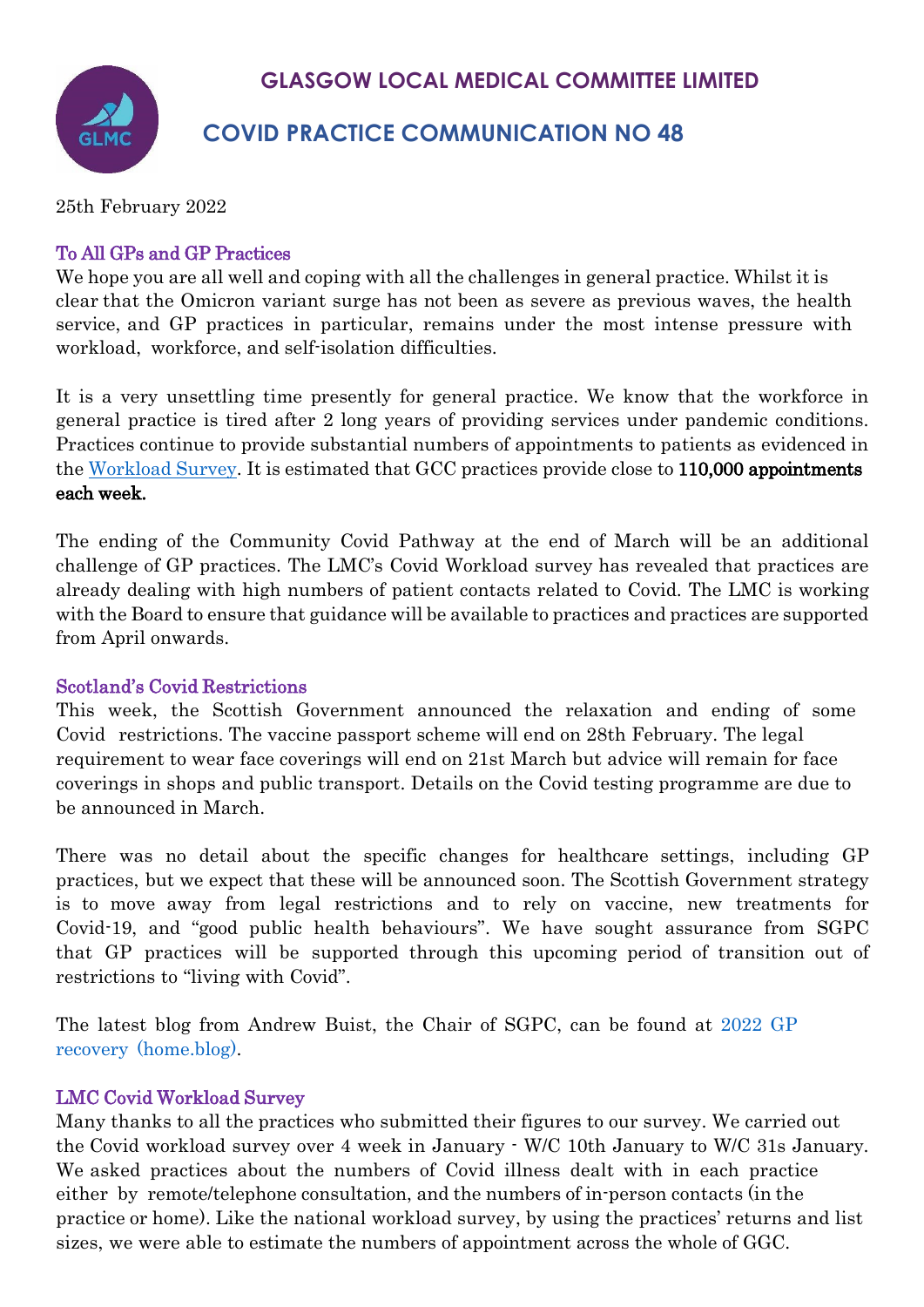Estimated Board wide Workload per week In-person Consultations –714 to 952 Remote/ TC Consultations – 1,935 to 3,182

We estimate that total Covid illness workload within general practice is between 2,500 to 3,000 consultations per week. With the ending of the Community Pathway this will inevitably increase.

We are in discussions with the Board and national groups how Covid illness workload in general practice can be captured effectively within GP clinical systems. This will be vital in tracking the illness and its impact on general practice workload.

## Covid Funding

The COVID funding first issued in April 2020, against which practices have been submitting claims, is due to end as of 31st March 2022. Any practice who still has a balance of the original funding remaining will have this reclaimed in early 2022/23 once the Health Boards have provided the finalised position for practices. If your practice still has outstanding receipts, you should forward these to the Board for validation and subsequent payment prior to 31st March 2022 after which date they will no longer be able to accept.

### Practice Managers Training Event

The LMC is hosting a training event for Practice Managers on Thursday 17th March 2022 9.20am to 12pm. This will be held virtually on MS Teams. The agenda will cover:

- Practice arrangements as we move towards living with Covid
- Signposting and MDT working
- Service & IT update
- Q and A.

Please register your attendance by emailing Elaine at the office [elaine.mclaren@glasgow](mailto:elaine.mclaren@glasgow-lmc.co.uk)[lmc.co.uk](mailto:elaine.mclaren@glasgow-lmc.co.uk)

### Sessional GP Development Event

The LMC held a virtual Sessional GP event on Saturday 19th February via MS Teams. It was good to see so many of our sessional colleagues on the meeting and to hear about your experience over the last year of working in GP practices, in the Community Pathway, and GP OOHs. Thank you to Dr Kerry Milligan who gave a talk about Adult and Child Protection, which colleagues found very informative and useful.

### Public Holidays

We are still waiting on confirmation regarding the Fair Holiday and the Platinum Jubilee holiday arrangements. We hope to get confirmation on these soon.

### Wellbeing Resources

The cumulative stress of the pandemic, the workload pressures, and patient demand is undoubtedly affecting people's mental health. We know that practice leadership, and a supportive and valuing culture in general practices is vital in maintaining the wellbeing of the practice team. These are some of the wellbeing resources available to GPs, PMs and practice staff-

## National Wellbeing Hub- [www.promis.scot](http://www.promis.scot/)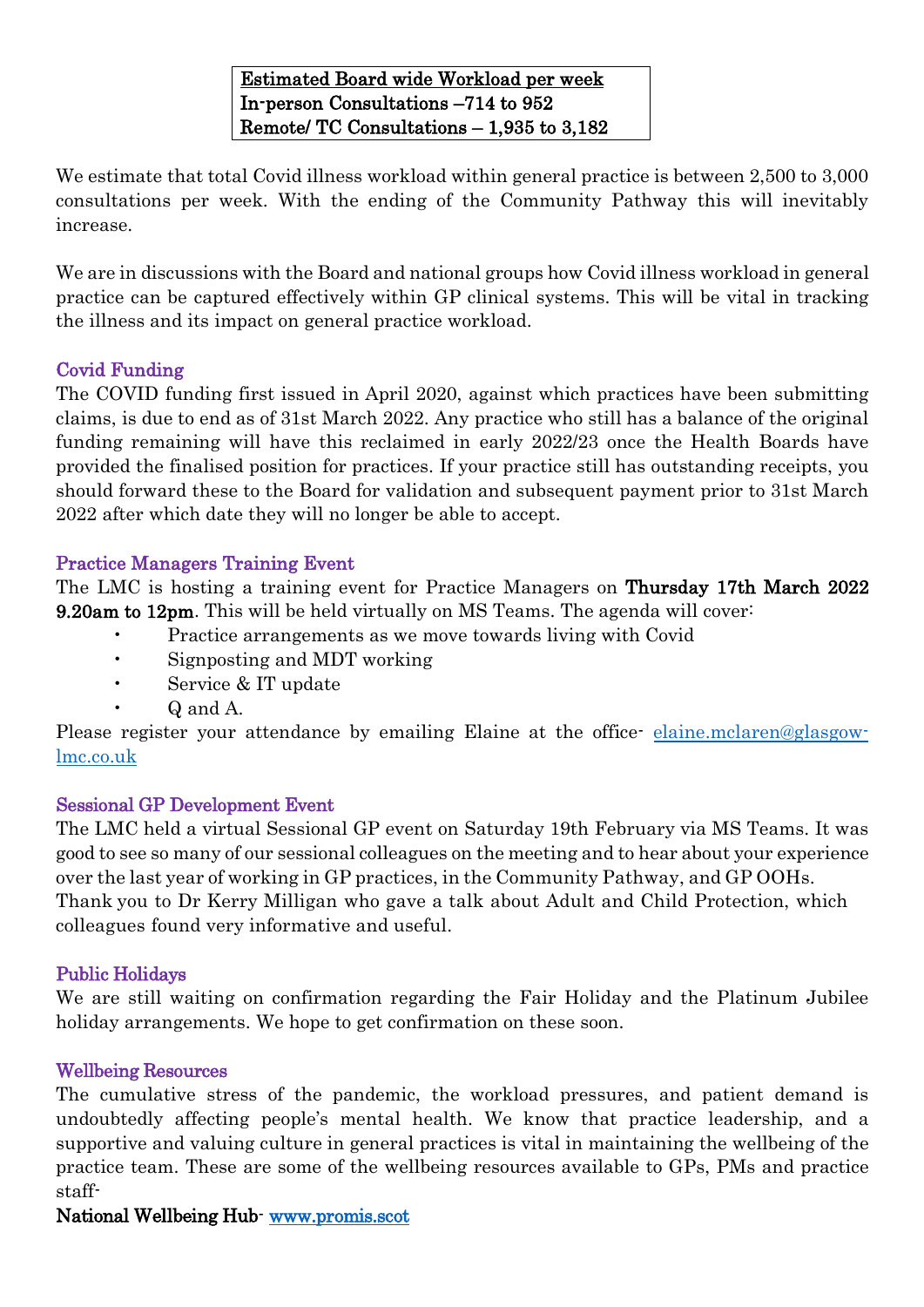## NHS GGC Occupational Health Service-

<https://www.nhsggc.org.uk/working-with-us/hr-connect/occupational-health/covid-19/>

[Covid-19 Staff Support Line-](https://www.nhsggc.org.uk/media/259589/covid-staff-support-line-poster.pdf) 0141 303 8968

## The Workforce Specialist Service-

<https://www.practitionerhealth.nhs.uk/accessing-the-service-in-scotland>

### BMA Wellbeing Resource-

[https://www.bma.org.uk/advice-and-support/your-wellbeing/wellbeing-support](https://www.bma.org.uk/advice-and-support/your-wellbeing/wellbeing-support-services/sources-of-support-for-your-wellbeing)[services/sources-of-support-for-your-wellbeing](https://www.bma.org.uk/advice-and-support/your-wellbeing/wellbeing-support-services/sources-of-support-for-your-wellbeing) 

Yours sincerely,

Dr Alan McDevitt C.B.E. Chair

Dr John Ip Medical Director Dr Patricia Moultrie Medical Director

Marco Florence Elaine McLaren

Business Coordinator **Administrative Assistant** 

## LMC Document Highlight List

Please be aware that this is NOT a comprehensive list of all the available guidance that has been sent to GPs. These are the current key documents which we feel are important to GP practices. Please make sure that your practice's generic NHS.SCOT box is monitored daily.

## From Week Beginning 7th February 2022

CMO Letter on Managing the long term effects of Covid-19

• CMO · Managing the long-term effects of COVID-19

GGC email about eMCCD issues

• [Common Errors in eMCCDs](https://www.glasgowlmc.co.uk/download/Links/test/2022/25_feb/Common-Errors-in-eMCCDs.docx)

Resources for New GPNs and ANPs

- [Guidance](https://www.glasgowlmc.co.uk/download/Links/test/2022/25_feb/Guidance.docx)
- [New practice nurse resource pack](https://www.glasgowlmc.co.uk/download/Links/test/2022/25_feb/New-practice-nurse-resource-pack.pdf)

Training material – Paxlovid (new oral antiviral medication)

- [Paxlovid Training](https://www.glasgowlmc.co.uk/download/Links/test/2022/25_feb/Paxlovid-Training.docx)
- [Prescribing of Paxlovid for COVID-19](https://www.glasgowlmc.co.uk/download/Links/test/2022/25_feb/Prescribing-of-Paxlovid-for-COVID-19.pdf)

Wellness Infographic for GP Practice Teams

• [Wellness Infographic](https://www.glasgowlmc.co.uk/download/Links/test/2022/25_feb/Wellness-Infographic.pdf)

## From Week Beginning 14th February 2022